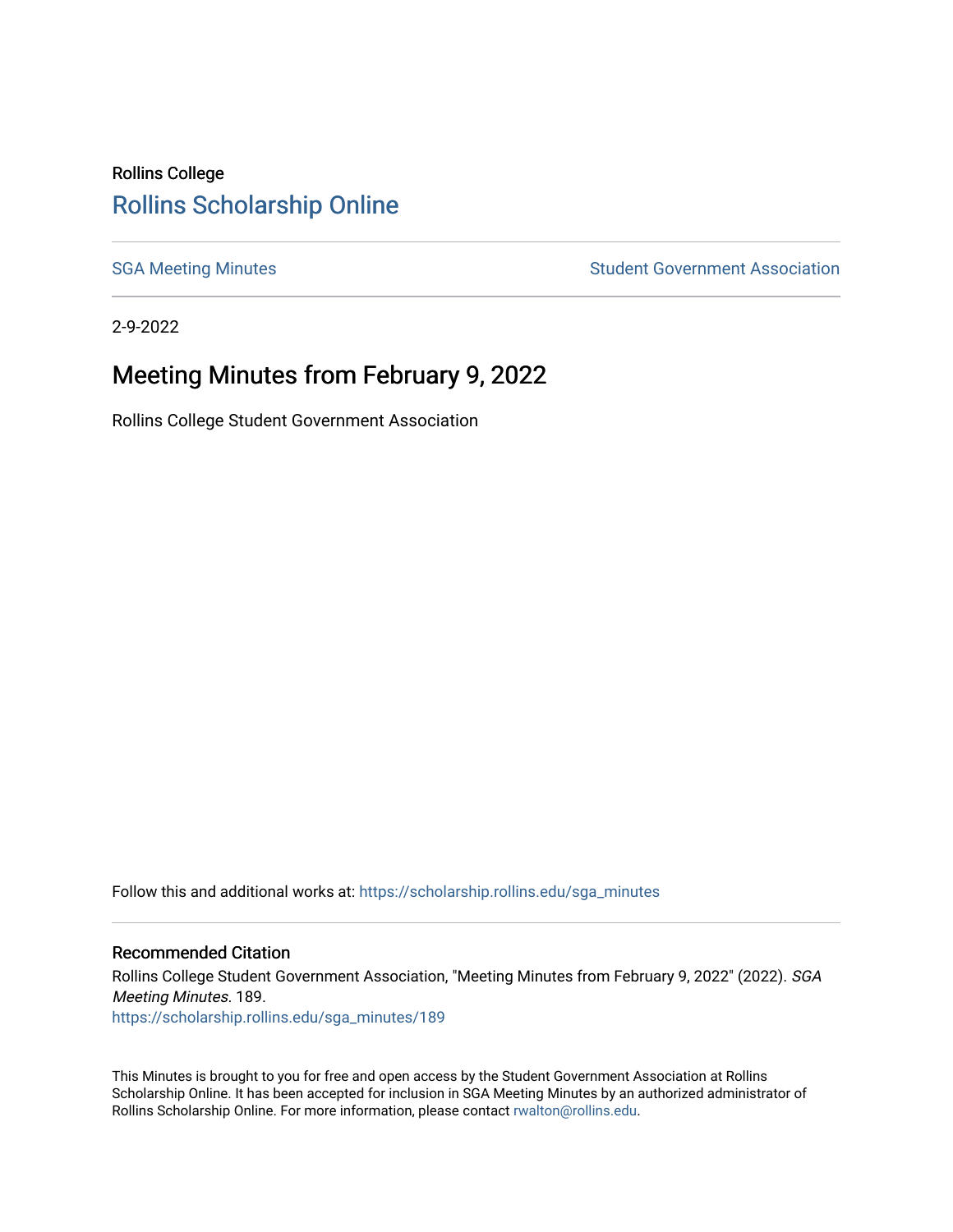

**WINTER PARK, FL 32789-4499** ROLLINS.EDU - SGA@ROLLINS.EDU

The regular weekly meeting of the Rollins College Student Government Association was held on February 9, 2022, at 7:06pm, at Rollins College via WebEx and in Kathleen W. Rollins Hall. The minutes of the previous meeting were read and approved as correct after a vote by the Senate.

**I. Call to Order II. Roll Call III. Welcome IV. Approval of Minutes** 

- Approved
- **V. Speakers** 
	- Housing Town Hall
		- Lots of concerns being brought up
		- Donna Lee Heading RLE master planning committee
		- Questions and Answers
			- Ward Hall construction: have more things come up other than the existing problems?
				- The front is an overlay on the building, not structural
				- Building is structurally sound; design is worth preserving
				- Reconstruct the front with today's materials
			- Exits for fire safety
				- Ward is up to code with exits for fire safety
				- Building is still accessible despite the front being closed
				- Damages in Lakeside, what's the protocol?
					- Holding peers accountable about damage
					- Communal responsibility in the housing agreement
					- Has a process to track down who does the damages
					- Doesn't charge for everything that is damaged
					- Talk to your peers
					- Different approaches for different schools
						- Adding more cameras
						- Build it into the housing fee
						- Only charge for vandalism when it happens
							- Split the cost equally amongst the residents
					- Hoping we get to a point where halls are as safe as homes
					- How do we create and build a program that feels like home?
			- Has there been air quality testing in halls over winter break?
				- Not since break
				- If there are concerns, bring in a third-party firm
				- Could be mold, mildew, or neither
				- Warren Building had localized mold in the bottom
					- New floors, new HVAC will prevent future issues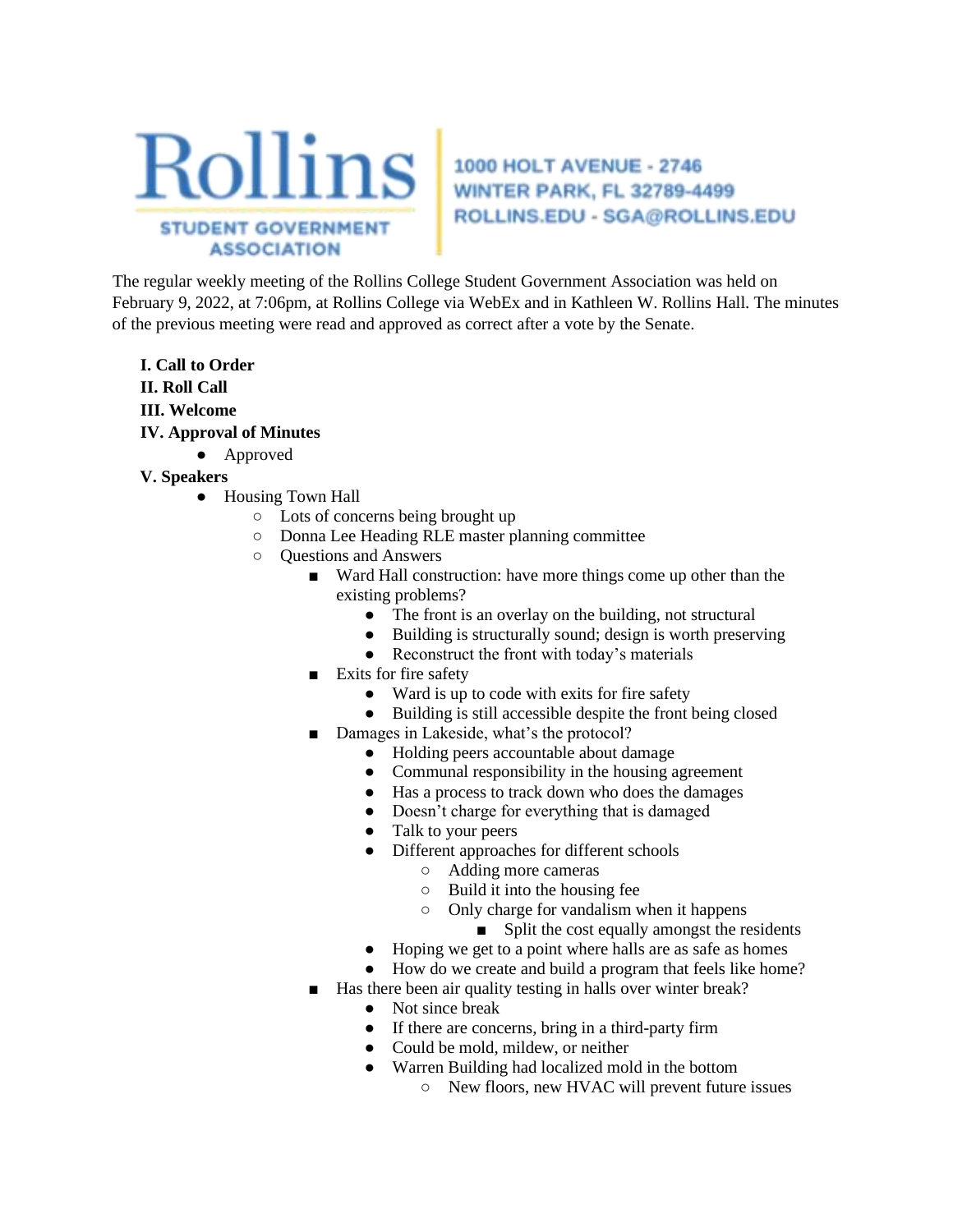- Rice is more extensive than Warren
- Rice is supposed to be finished in early March
- Say something if you see an issue
- Speak to RA, Hall Director, or call RLE office if there are any issues
- Student responsibility also needs to occur
- No systemic or building-wide issues
- Spore count inside is lower inside than outside
- Ceilings in Elizabeth Hall are crumbling, water damage on carpets, students being loud and rowdy
	- Removable showerheads in ADA bathrooms
	- No lip on the shower may also contribute to the wet carpets
	- Working on fixes for those problems
	- Bathroom floors not sloped correctly
	- Checking the ceilings for leaks
	- Over the summer, gutting bathrooms and putting in new drains
	- Encourage each student to have a conversation with peers
	- Policies in place around quiet hours
	- Please talk to RLE staff about behavioral issues
- RLE Planning team
	- What is your dream residential experience?
		- Having freshman year be more interactive and communal
			- Difficult to communicate with other freshman- possibly due to COVID
		- Sutton to feel like a spot to gather other than Lakeside
		- More meeting spaces for collaboration
		- Sutton needs more meeting space
		- Kitchen spaces- more open
		- Close eye paid for any increased costs
		- Students don't need anything fancy to build community, just a comfortable space
		- How do we open up space for gathering?
		- Have good bones to start with
		- What are the successful spaces on campus?
			- TVs are hard to set up- make them easier to use
			- RA events are kind of like hanging out with your mom
			- Adding a kitchen to Holt

#### **VI. Executive Reports**

A. President

- Two new executive board nominees
- Two meetings scheduled for the next few weeks
	- One with Ed Kania
	- One with Cornwell
- Curriculum changes were approved
- B. Vice President
	- Interviews for DEI task forces
	- Candidates on the task forces
		- **Student Recruitment and Retention**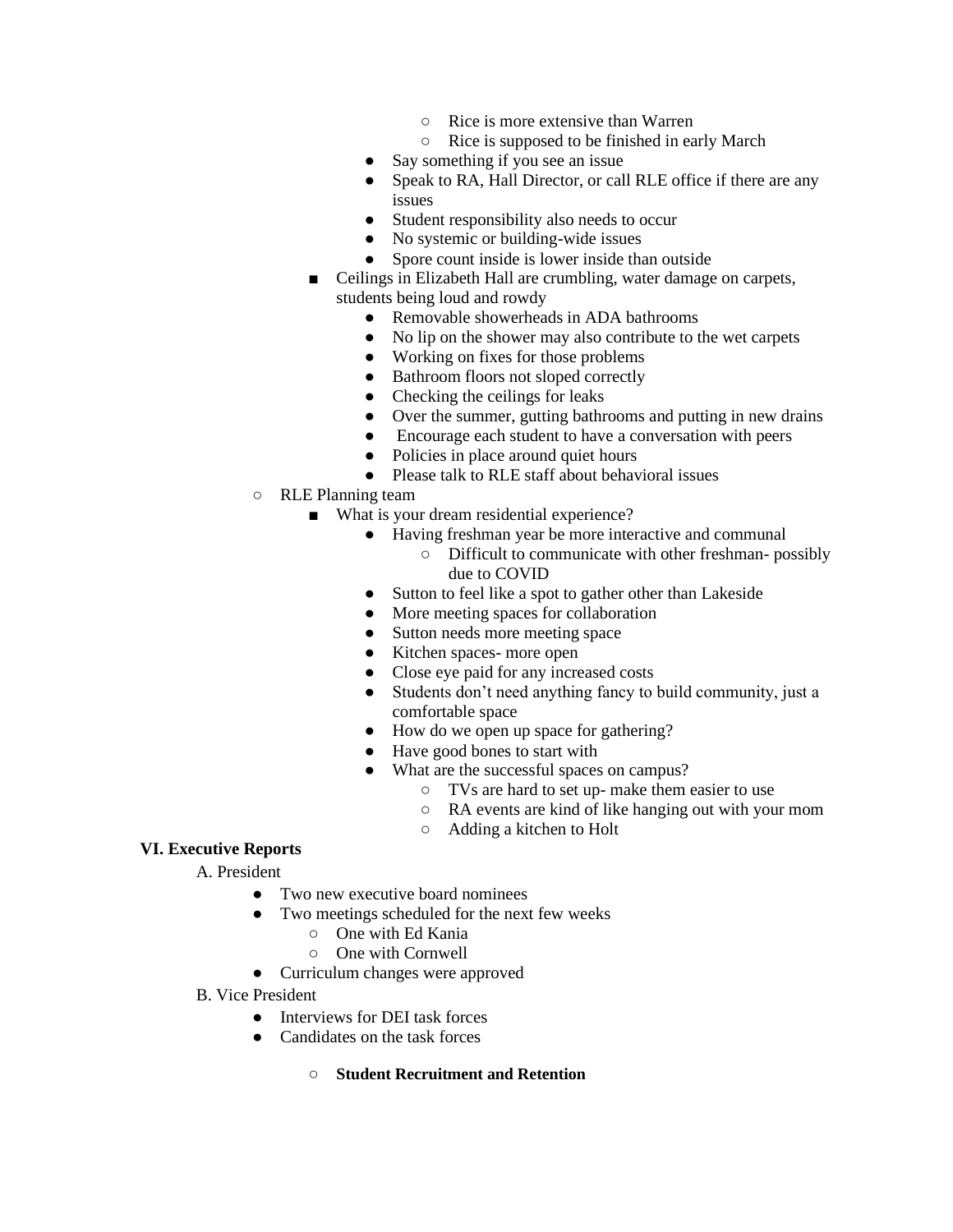- Jaheim Morris
- Arielle Etienne

#### ○ **Faculty and Staff Hiring and Retention**

- Samantha Guillaume
- Adam Lahlou

#### ○ **DEI Capacity Building**

- Carley Matthews
- Tayla Edgerley

### ○ **Institutional Policies, Practices, and Procedures**

- Sendy Sejourne
- Dani Golob

### ○ **DEI in the Academic Program**

- Alise Fortune
- Monica Saad
- Please put legislation in!
- Organizational senators- please reach out to organizations
- Be active and show up to meetings
- C. Chief Justice
	- Currently in the process of an election
	- Petition period is now closed
	- Judicial board has 2 open seats- please contact Liam to fill those seats
	- Please fill your Senator obligations- Judicial board handles that
- D. Academic Affairs
	- Program closures in curriculum committee
	- Theatre emphasis is limited to one
	- Taking a hiatus from Curriculum committee
	- Student coming to next meeting to discuss election day as a holiday
	- If you are interested in election day being off please contact Zoe
		- If you want academic changes as well, please contact Zoe
- E. Internal Relations
	- Working to get the Judicial Board position filled for the constitutional revision committee and then we are ready to go and start meetings.
- F. Public Relations
	- Congratulations on DEI committee
	- RLE committee position is still open- sent out in email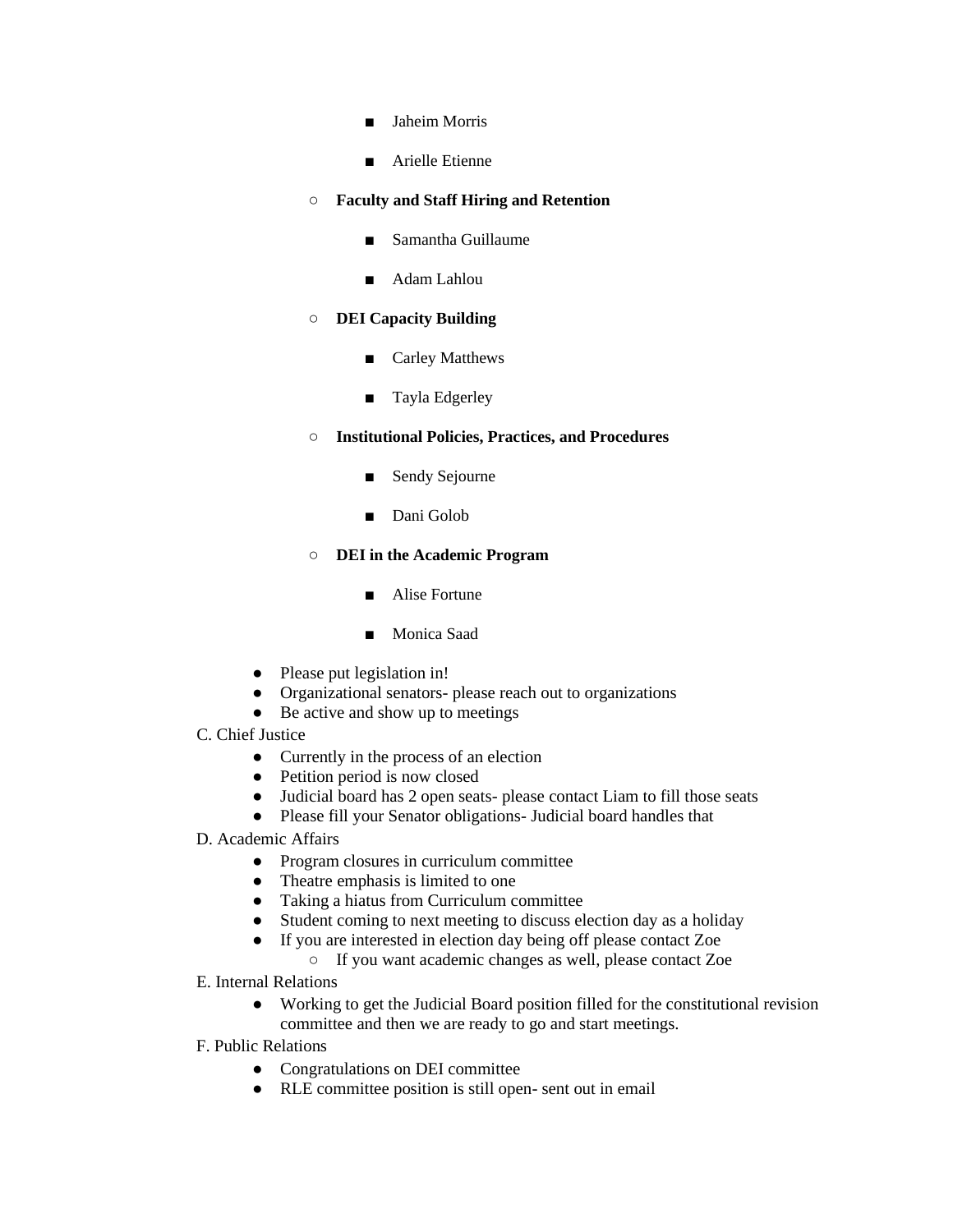- Election has begun
- Speeches and debate are coming up
- Judicial board applications have been sent to Pre-Law Society
- Finance town hall coming up

G. Events

- Lip sync coming up
	- Applications coming out tomorrow- Due Feb 25th
	- Dress rehearsal is 4-10
	- Lip sync will be March 22nd
	- Each group can't go over 5 minutes for performance
	- No indecent language
- SGA picnic
	- Feb 23rd- not confirmed yet
- Events committee need members

H. Finance

- Being part of meeting with Ed
- Discussing equitable tuition plan
- Town hall- not many details and on March 23rd
- Encourage your peers to come to open forum regarding finance
- Looking for members on FoxFunds committee
	- Meetings are in person
- Present for the steering committee as a student rep
- I. Student Life
	- No Report
- J. Diversity & Inclusion
	- Position Vacant
- K. Attorney General
	- Position Vacant
- L. President Pro Tempore
	- No Report
- M. Advisors
	- Student achievement award nominations are open
	- Name tags for senators for representation
	- T Shirts before meeting- if you haven't picked it up, please pick it up
	- Please join a committee if you recently joined

### **VII. Organizational Senator Reports**

- A. Center for Leadership & Community Engagement (CLCE)
	- No Report
- B. Center for Career & Life Planning (CCLP)
	- Office hours are 10 am to 5 pm- helping with resume, network
	- New software- Forage
		- $\circ$  Helps to build up skills
		- Add to resume
		- Certified in IT, coding, etc.
	- Mentoring program coming up
	- If any questions reach out to Somar sramos1@rollins.edu

### C. Wellness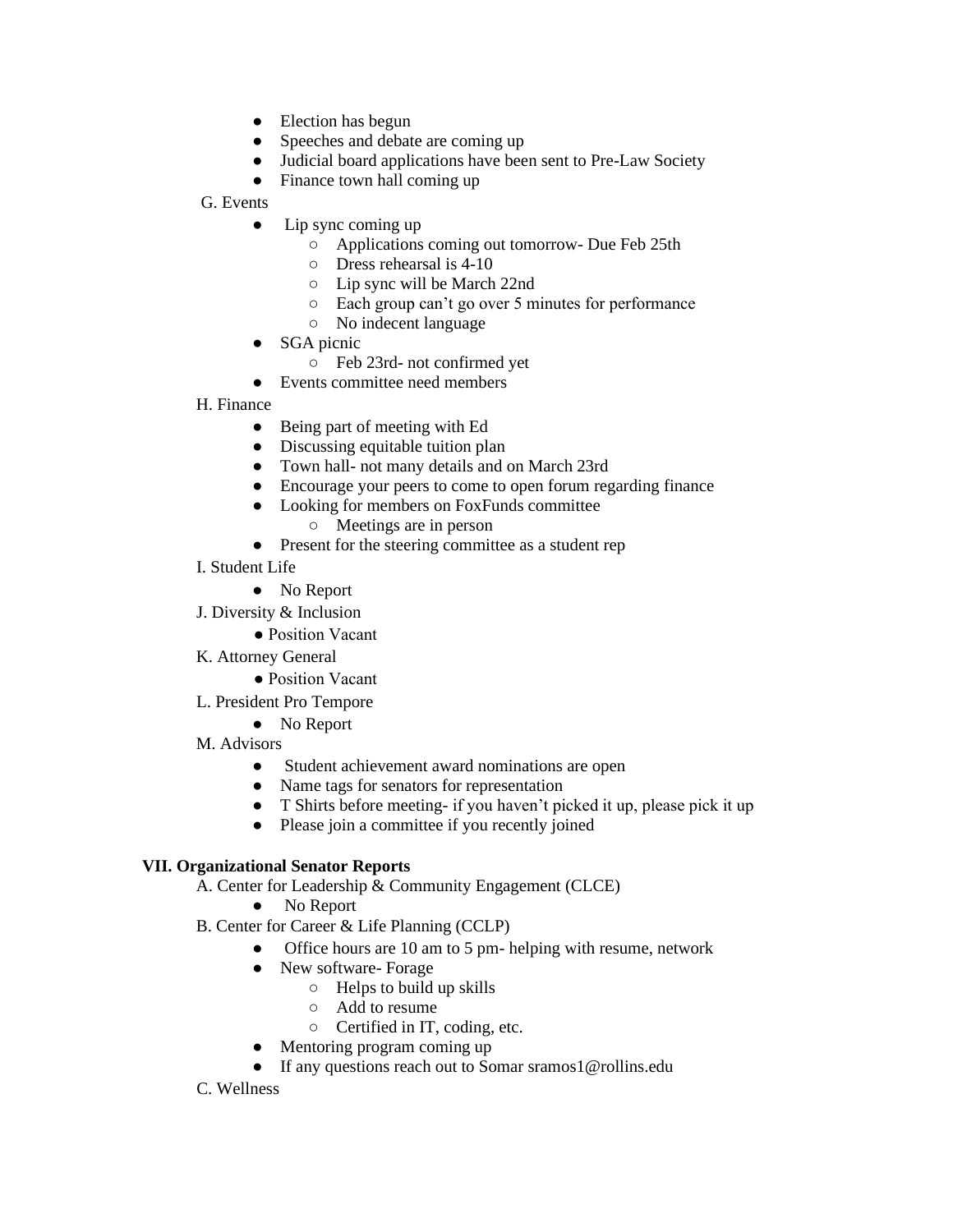- Wellness center talking about let's talk about sex event on Thursday ○ Games, raffle, etc.
- Dantea day on Friday on Olin
- D. Accessibility
	- No Report
- E. Fraternity & Sorority Life (FSL)
	- Just finished rushing
	- Recruiting events
		- NCM is having a girl's event Friday from 2-4 in faculty club
	- ISC and Panhellenic meetings are still being finalized
	- Expansion: in support of the College's focus on Diversity, Equity, Inclusion and Belonging, we are prioritizing expansion and growth for culturally based organizations. If you are interested in starting an organization or learning more about what this might look like – please email Bronwyn Holder (Director of FSL) at bholder@rollins.edu
- F. Residential Life and Explorations (RLE)
	- Thank you for coming out for RLE town hall
	- Meeting tomorrow for RLE planning committee
- G. LGBTQ+ Advocacy
	- Febuary 14th Lucy Cross will be holding an event talking about safe sex
- H. Student Media
	- Independent has submissions open
		- For articles, research, poetry, etc.
	- Sandspur won a gold medalist award
- I. International Affairs
	- Not Present
- J. Student Athlete Advisory
	- Trying to set up a meeting with point of contact
	- Working towards new bills in the future
- K. Sustainability
	- Green grams- sustainable goodie bags
	- Farmer's market
	- If you want more info, please read the newsletter
- L. Campus Safety and Security
	- Position Vacant
- M. Institutional Advancement
	- No Report
- N. Holt Graduate Programs
	- Position Vacant
- O. External and Competitive Scholarships
	- Position Vacant
- P. Parliamentarian
	- Position Vacant

### **VIII. Ad-hoc Committees**

- Constitutional Revision
	- i. Looking for one Judicial board member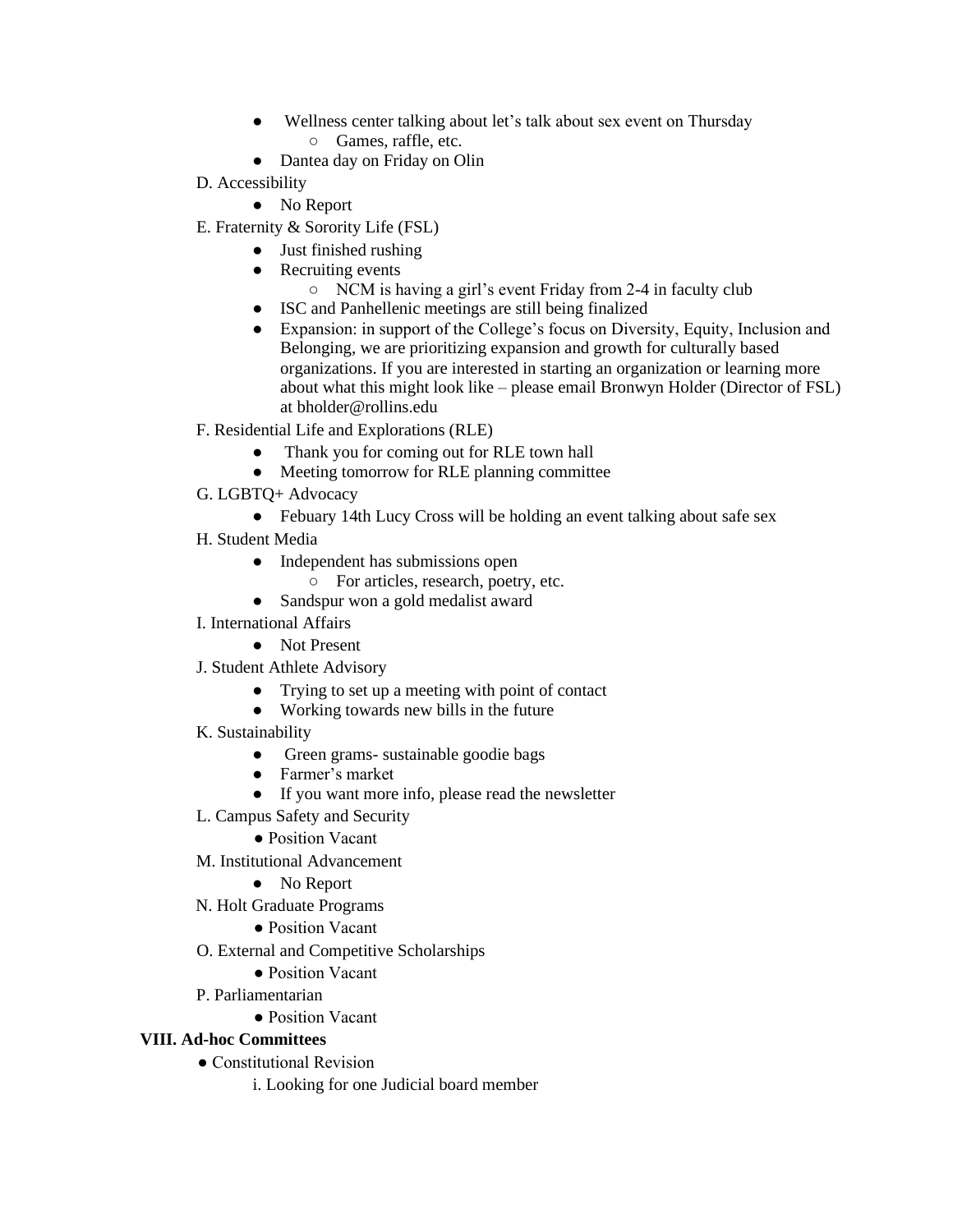- COVID
	- i. Unsure about future for committee
	- Discussing the future of the committee in open forum
- International Student Representation
	- i. No report

## **IX. Open Forum**

- Ad Hoc Covid Committee
	- Needed a committee due to legislation
	- Member count does not make any sense
	- $\circ$  Is this necessary? Is this the right way to do this?
		- Can we reinstate this committee if this gets disbanded?
		- Phasing out a lot of requirements potentially
		- You can disband this committee
		- May be good to discuss for constitutional revision
- Locker malfunctions in off campus lounge
	- Off campus students don't feel included
	- Most lockers that are available for off campus students do not work
	- Trying to get a free and available locker
	- Most wouldn't budge open or couldn't be locked
	- Talk to RLE about it- facilities will help work on them
	- Why not store it in the car?
		- Not everyone comes by car
		- Parking garage not secure
	- This is a critical issue because of safety, security, etc.
	- Making campus more accessible for students who commute
	- Off campus students stick in the library

## **X. Old Business**

- Remaining Senator Positions
	- i. Vacant Class Senator Positions
		- a. Freshman Class Senator
		- b. Sophomore Class Senator (2)
		- c. Senior Class Senators (2)
		- Daniel Kassis
		- d. Holt Class Senators (2)
	- ii. Organizational Senators
		- a. Holt Graduate Programs
		- b. External and Competitive Scholarships
		- c. Campus Safety and Security

### **XI. New Business**

- Legislation 2022.XX: Hand Sanitizer Act
	- Sponsor(s): Arabella Lilleslatten
	- Issue Addressed: Hand Sanitizer Dispensers in Dormitories
	- Result: Amendment passed; Bill passed
- Approval of Diversity and Inclusion Chair